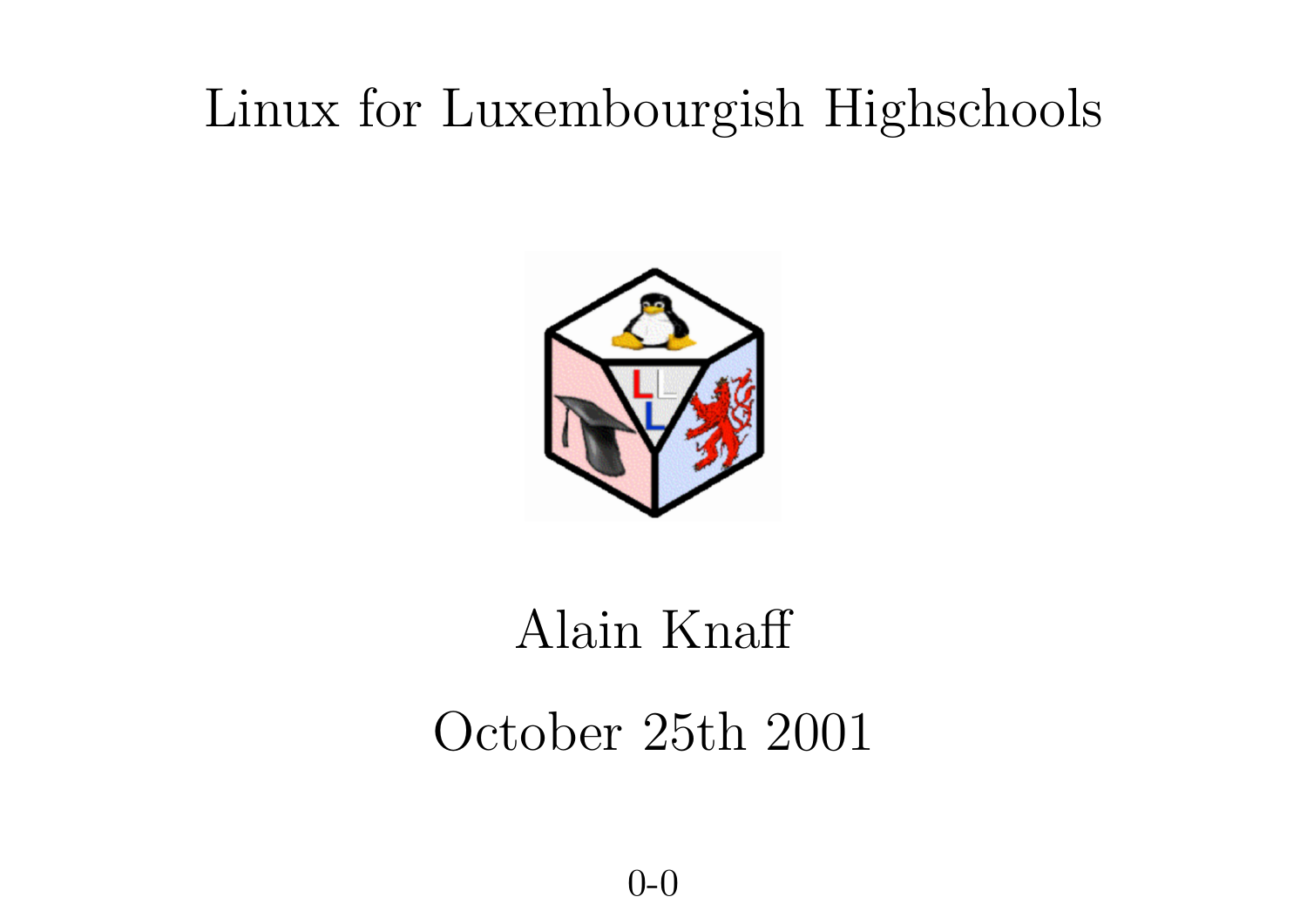## Context and Goals

Linux for Luxembourgish Highschools

- Local services: file storage, printing
- Full-featured internet access: mail, www, etc.
- Ease of Administration

This work has been started as an initiative of Kiwanis club Esch, and partially funded as a "Projet d'établissement du LTNB"

✫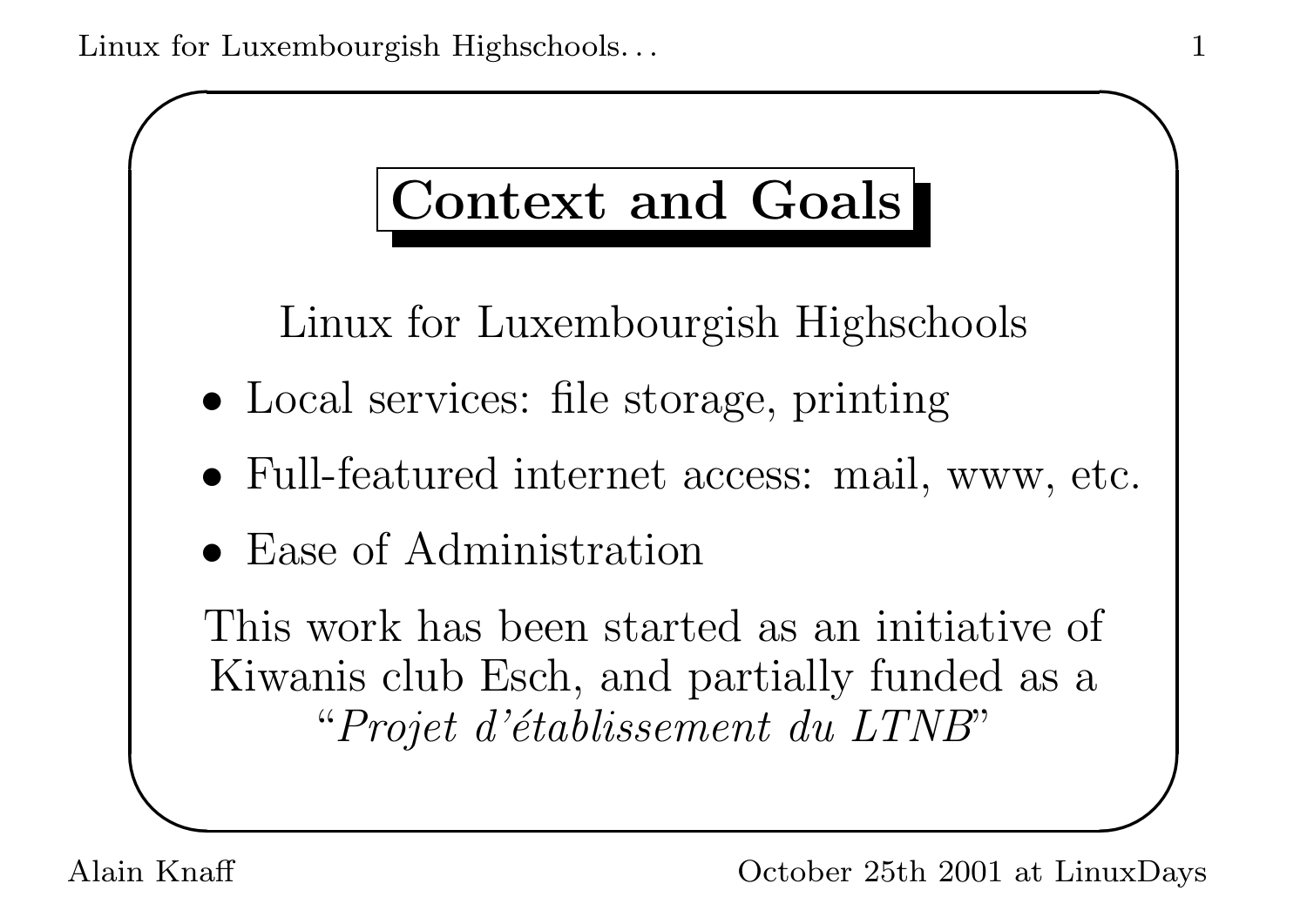

• History

✬

- **Features** 
	- Windows file and print serving
	- Web browsing and hosting
	- E-mail: sendmail, Horde/IMP
	- Client PC installation: UDPcast
	- Administration via webmin
- Key figures
- Webmin demo
- Conclusion

✫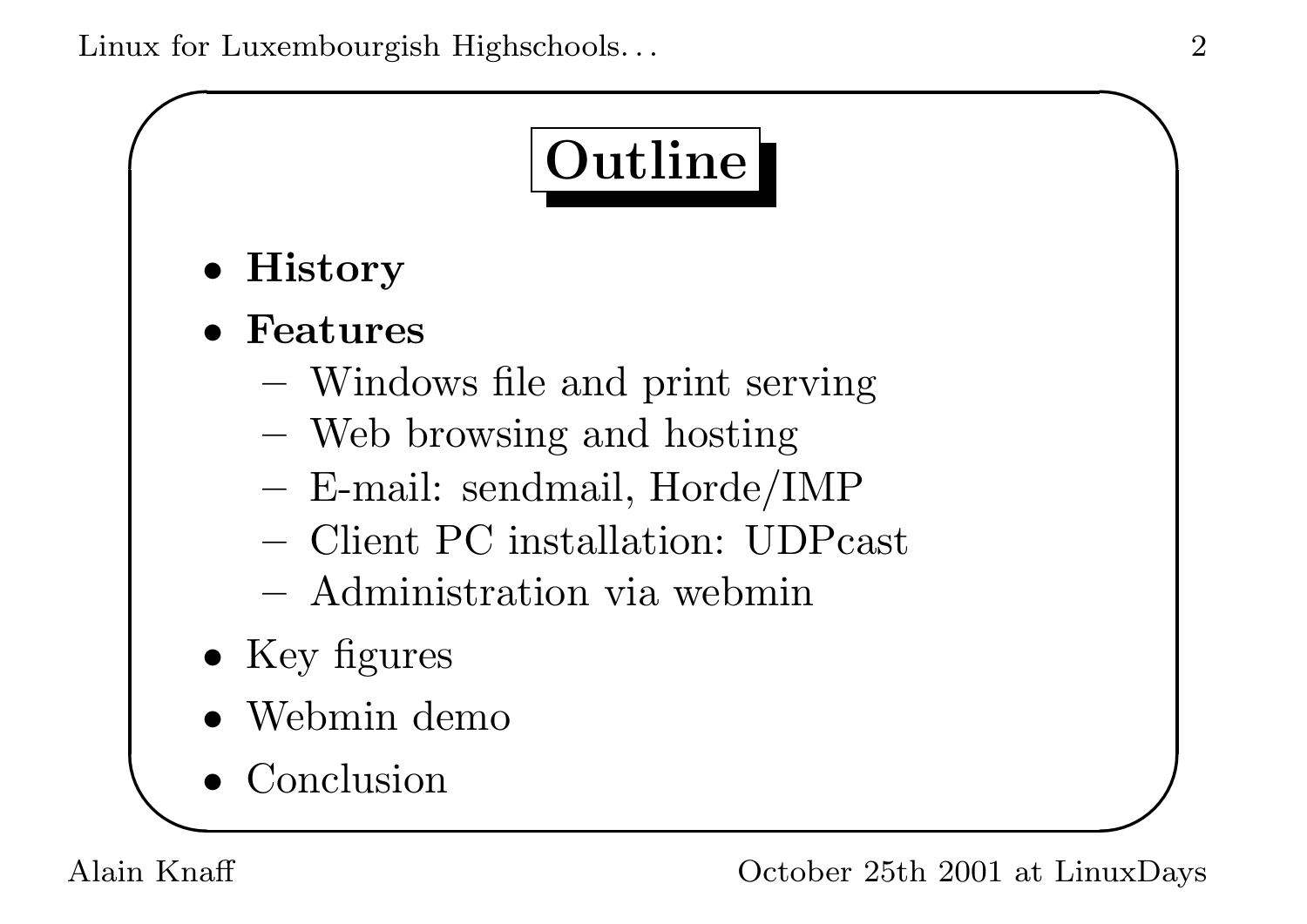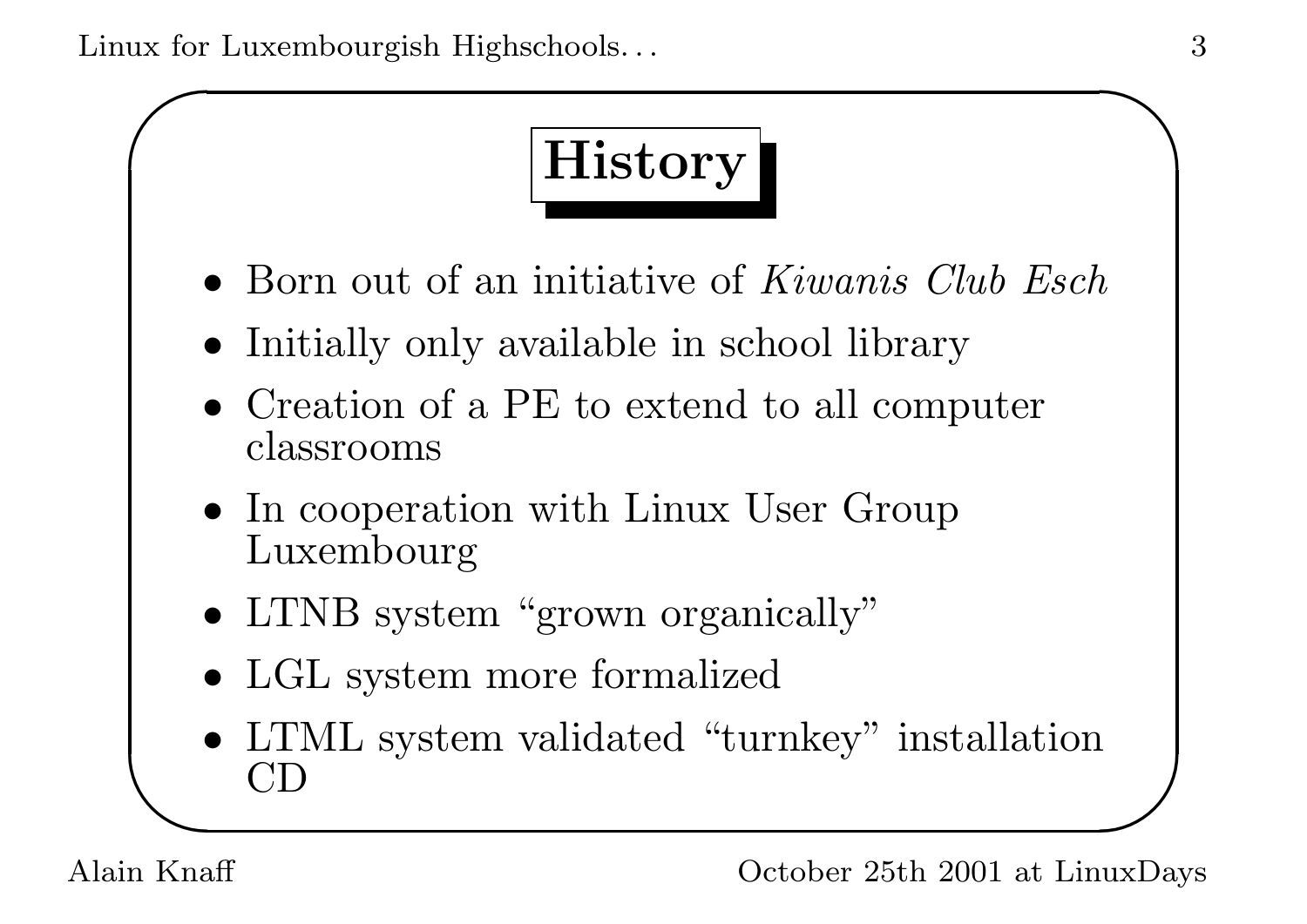Linux for Luxembourgish Highschools... 4

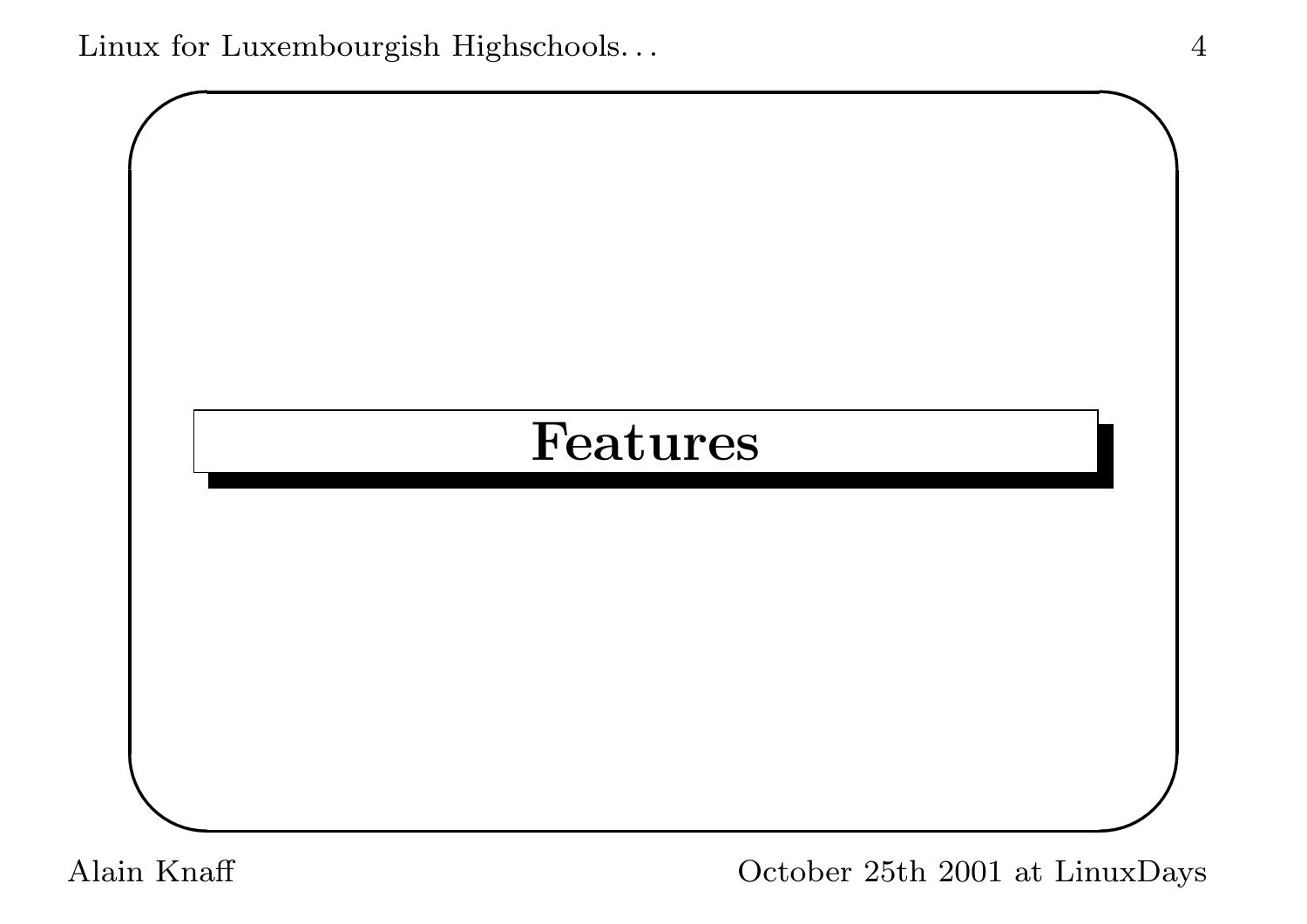

- Files Directly accessible from Windows clients
- Fine-grained permission
- Available drives
	- Specific to student:  $P:$ ,  $S:$  and  $W:$ .
	- Common to a class: G:
	- Public (readable for everybody):  $\setminus$  linux $\setminus$  public
	- "Project" related drives

Alain Knaff October 25th 2001 at LinuxDays

✫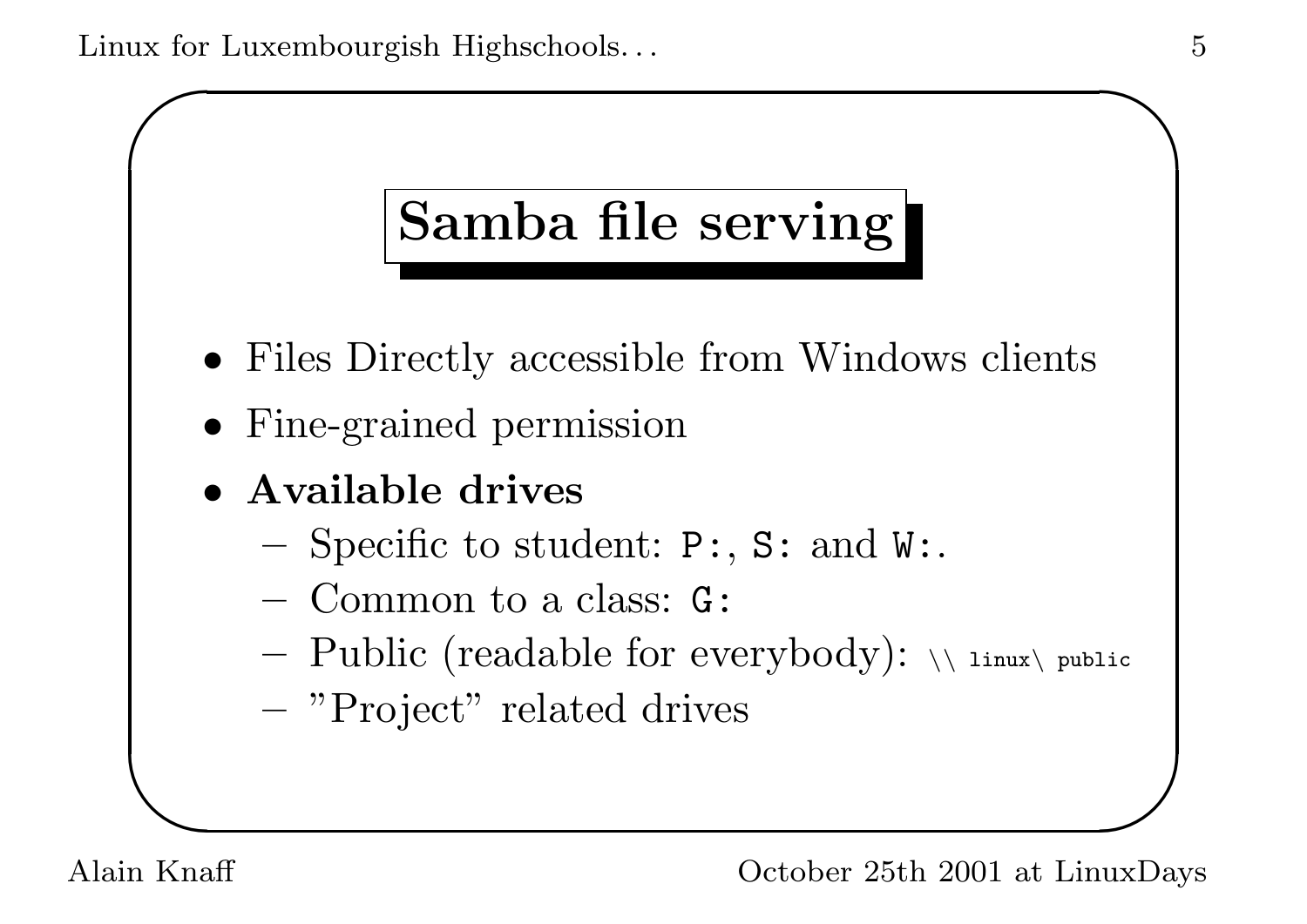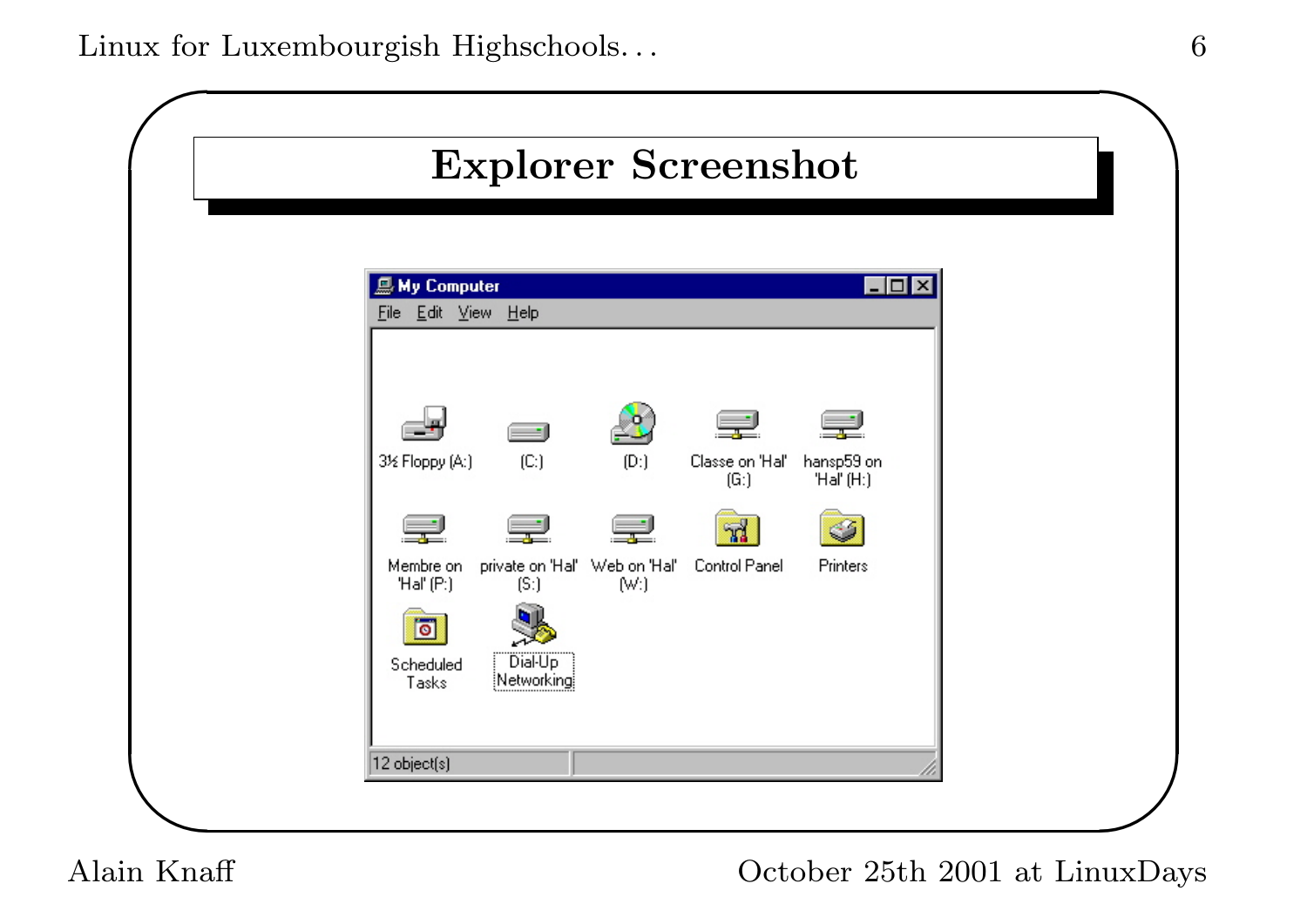

- Printers accessible from Linux and Windows clients
- Supported connectivity:
	- HP Jet-direct (network printer)
	- Directly attached to server
	- Attached to windows workstations

✫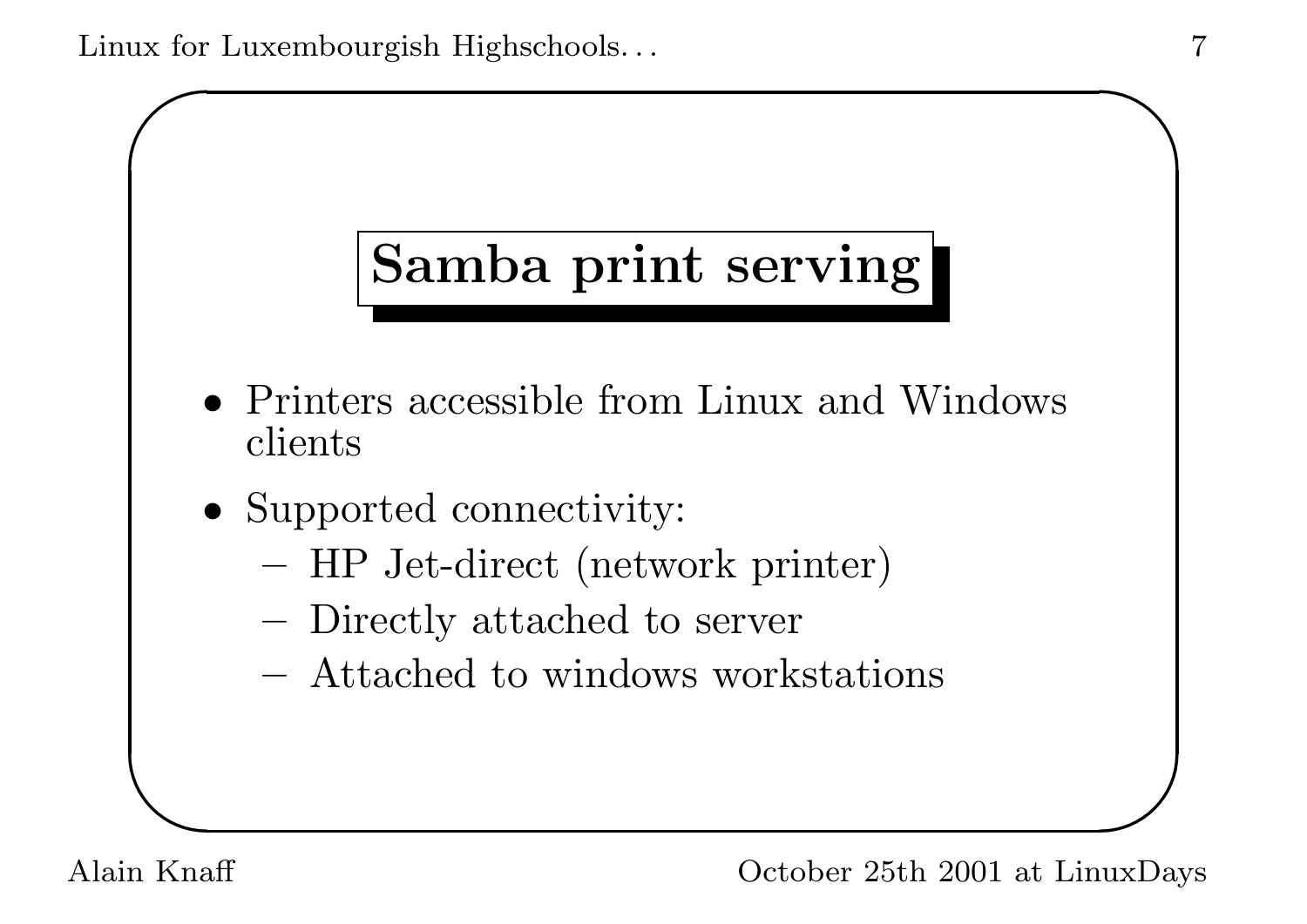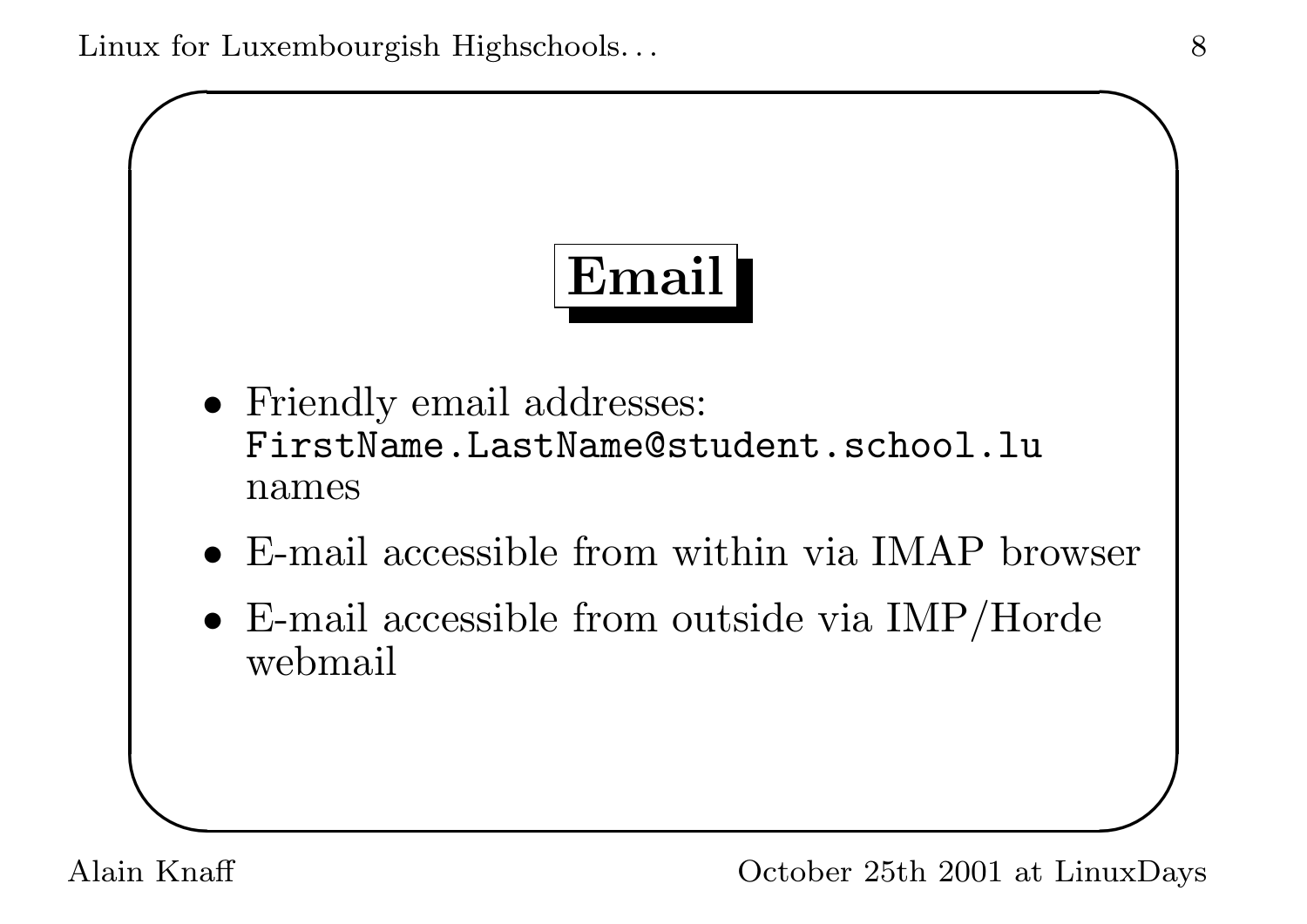|                                           |               |                                                            | <b>IMP Webmail Screenshot</b>                                                                        |                       |
|-------------------------------------------|---------------|------------------------------------------------------------|------------------------------------------------------------------------------------------------------|-----------------------|
|                                           |               | Location Edit View Go Bookmarks Tools Settings Window Help |                                                                                                      |                       |
|                                           |               | <b>44 → 6 50</b> X 10 6 4 4 3 3 3 6                        |                                                                                                      |                       |
| De Location a) http://www.lgl.lu/webmail/ |               |                                                            |                                                                                                      | ⊡                     |
|                                           |               |                                                            | S News Sinuxday S Maths Silinux Software S Mail S Activism Sourse S Bug Reports Sill S Documentation |                       |
|                                           |               |                                                            | <sup>க்க</sup> Dossier: INBOX: purgé   1 non lu, 0 récent __                                         | IMP, Version 2.2.6    |
| <b>MBOX</b>                               |               |                                                            |                                                                                                      |                       |
|                                           | <b>CINBOX</b> |                                                            |                                                                                                      | 1 - 3 sur 3 messages  |
|                                           |               |                                                            |                                                                                                      |                       |
| <b>1MO</b>                                |               | Tout sélectionner   Annuler la sélection                   | Déplacer   Copier                                                                                    | la sélection vers : • |
| <b>A</b> INBOX                            |               | Supprimer   Restaurer                                      | Masquer les messages effacés   Vider la corbeille                                                    |                       |
| Nouveau<br>message                        |               | De<br>$\blacksquare$ Date                                  | $\Box$ Objet                                                                                         | <b>A</b> Taille       |
| <b>Dossiers</b>                           | $\Box$        | 2000-09-17 root                                            | <b>Utilisateurs</b>                                                                                  | 98 kb                 |
|                                           | $\boxtimes$   | 2000-09-17 root                                            | Mots de passe                                                                                        | 110 kb                |
| → Déconnexio                              | Е             | 2000-09-17 root                                            | Alias en double                                                                                      | 590                   |
|                                           |               | Supprimer   Restaurer                                      | Masquer les messages effacés   Vider la corbeille                                                    |                       |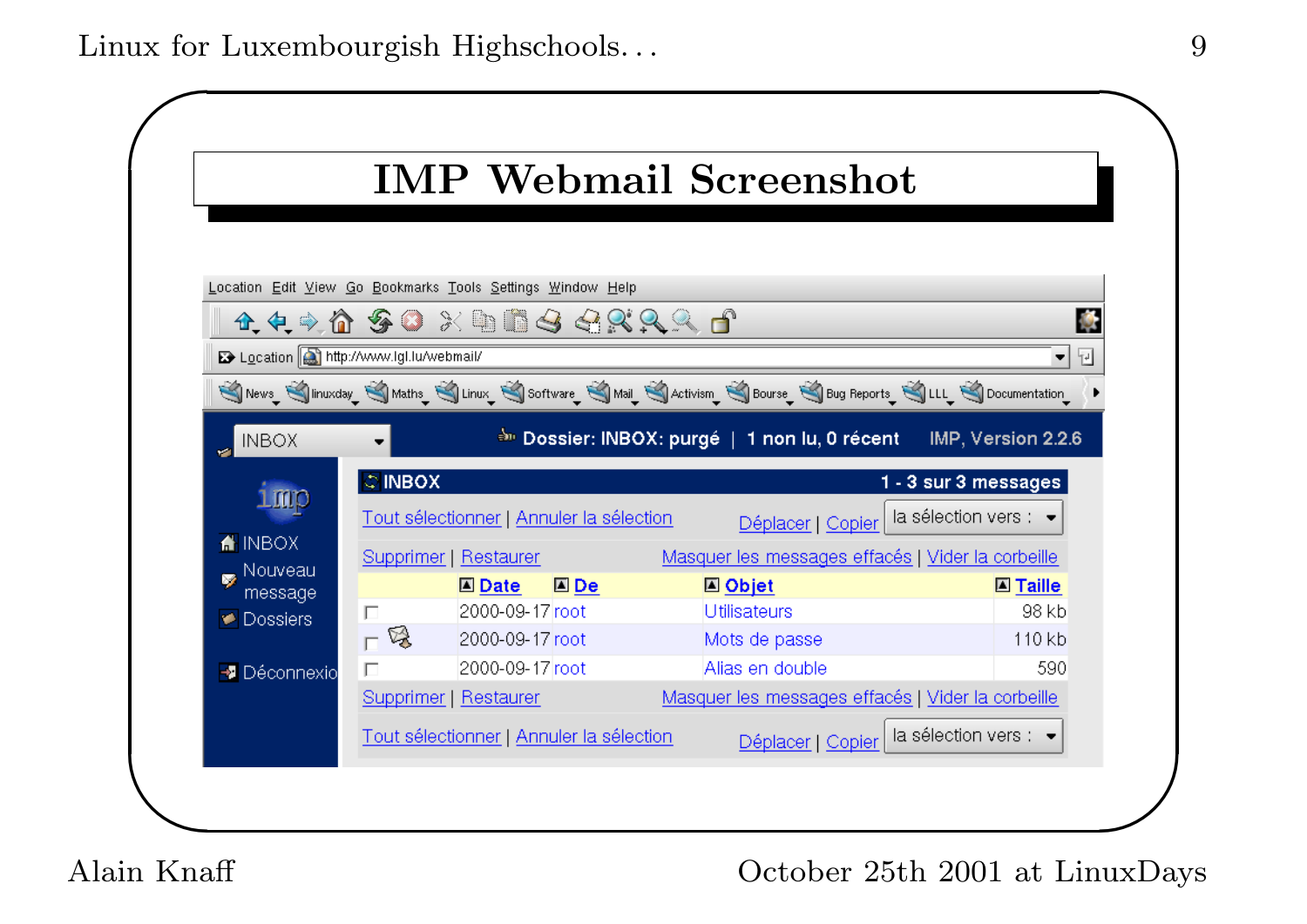## Web browsing

- Squid web cache
	- Accelerated browsing experience, particularly suited for a school environment
	- Possibility of blocking sites with questionable content
	- Accountabiliy: URL's visited are logged

✫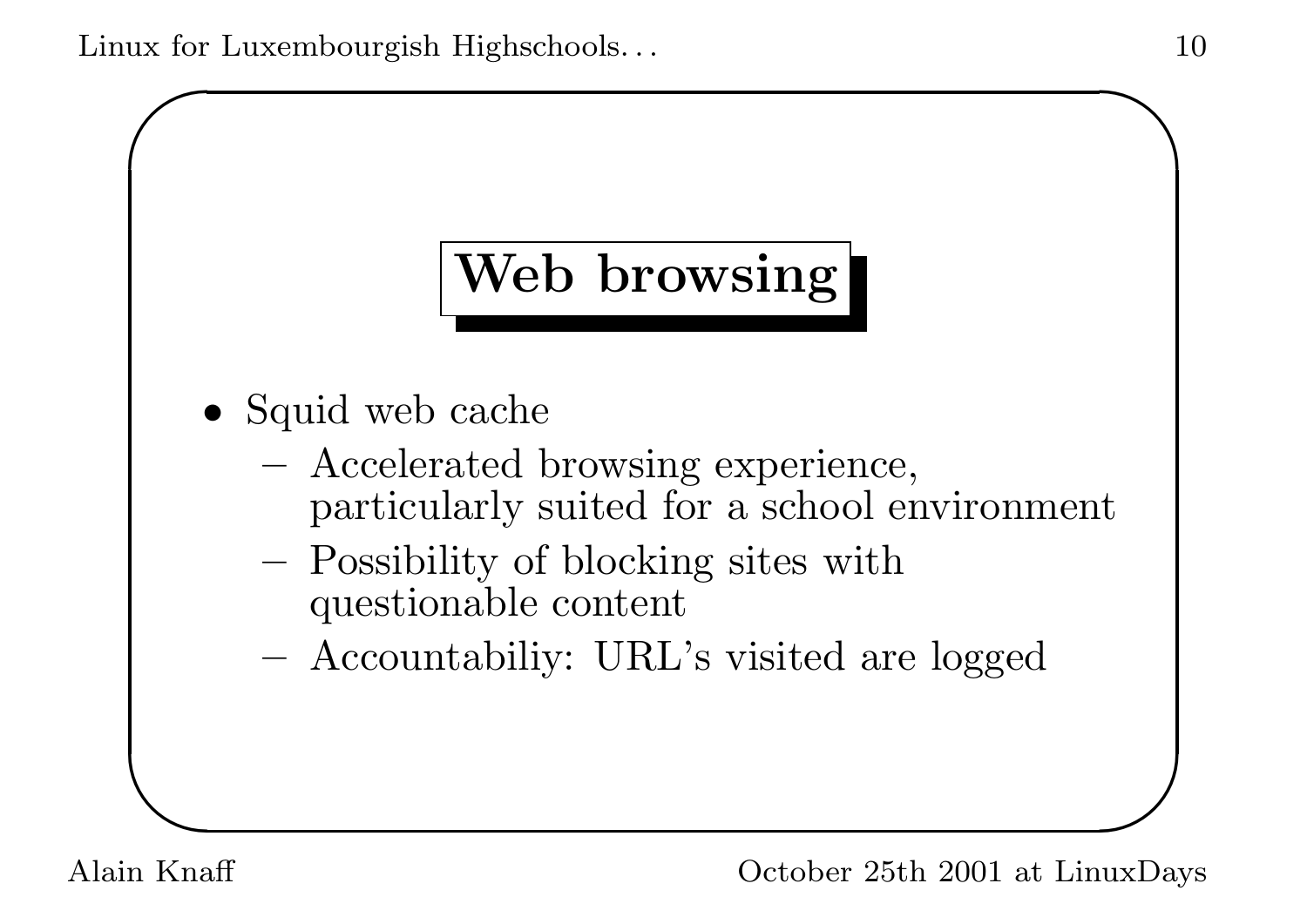# Web hosting

- Public school web page
- Internal school web page
- Personal web pages for each student, accessible via the W: drive

✫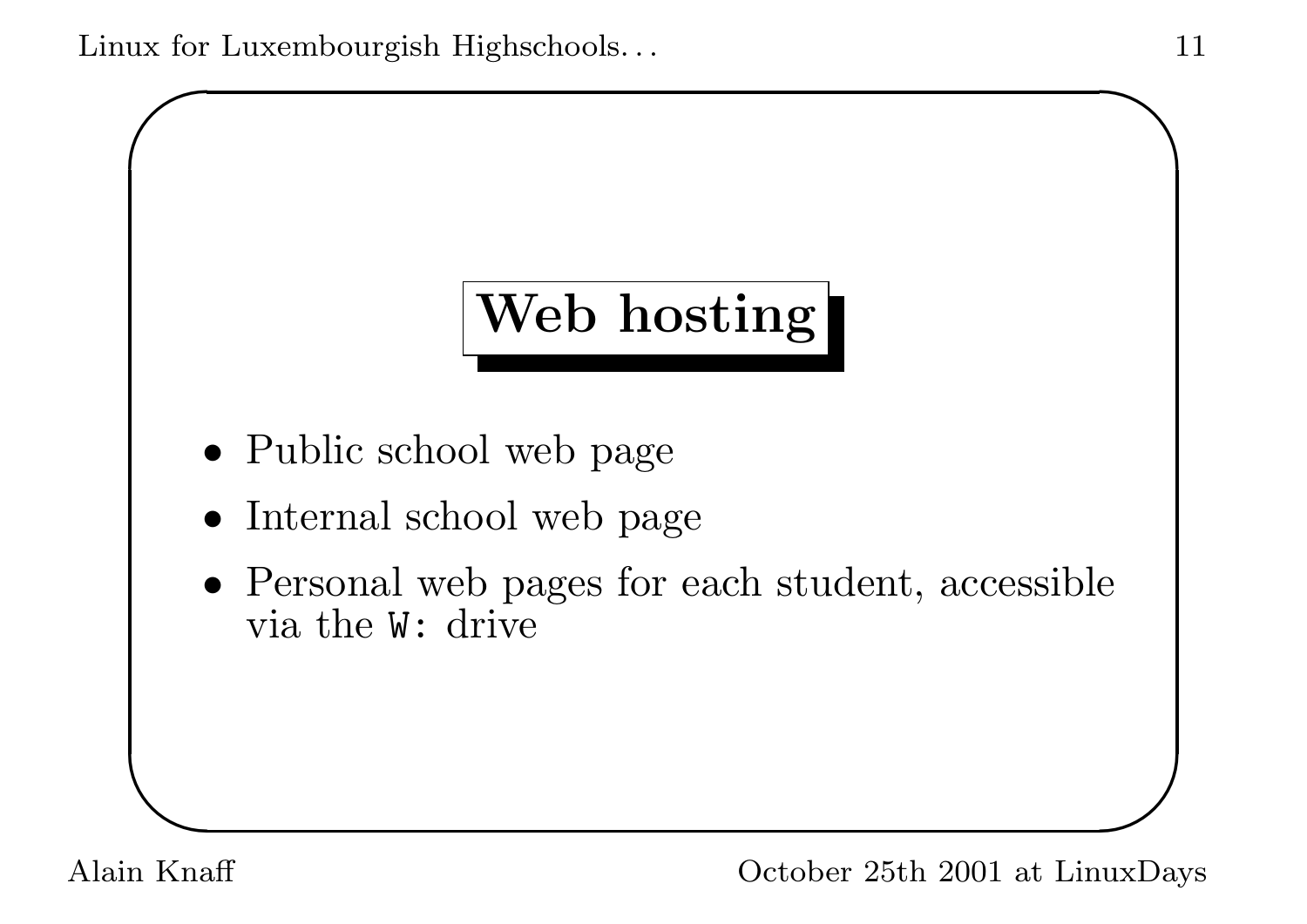Linux for Luxembourgish Highschools... 12

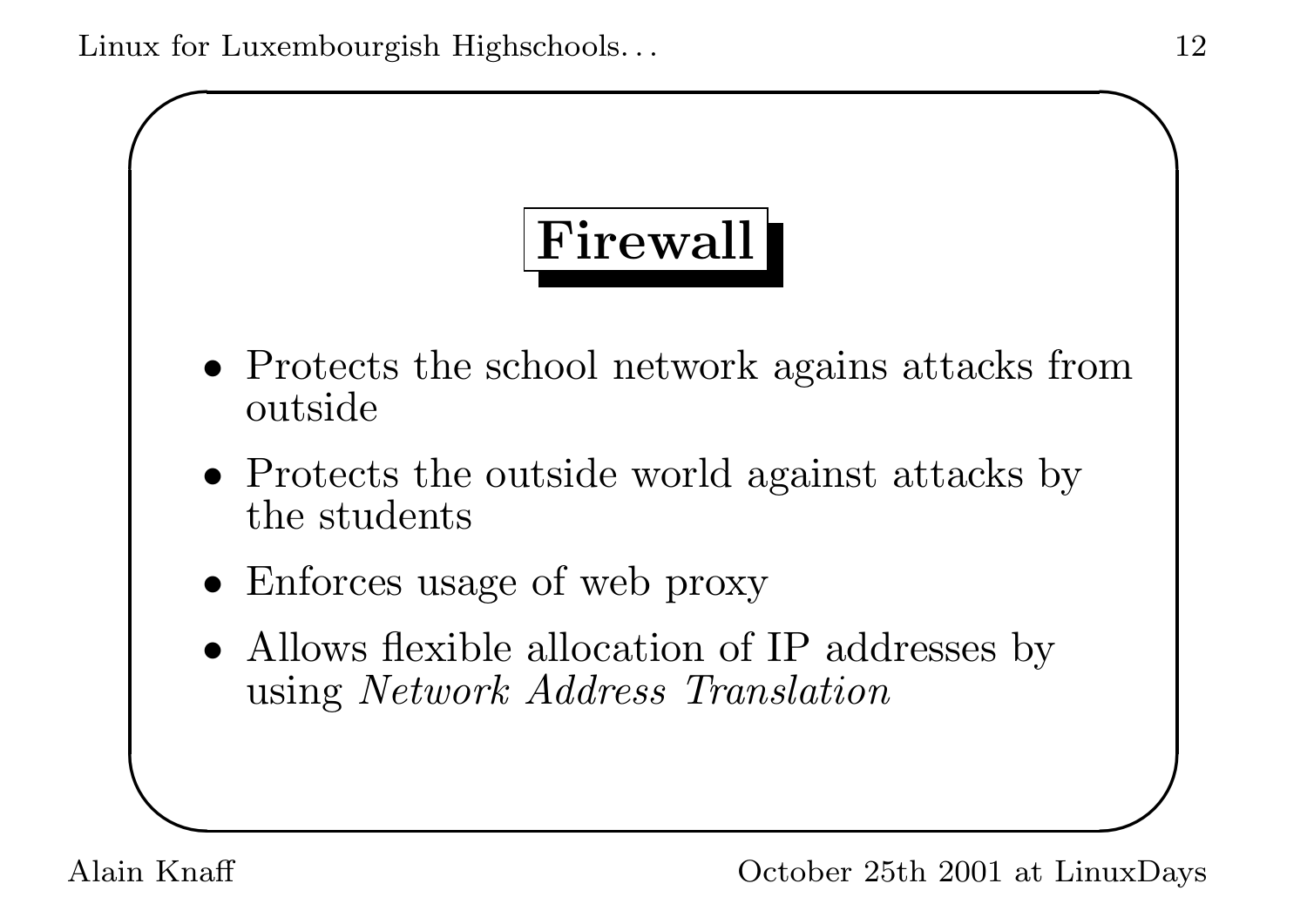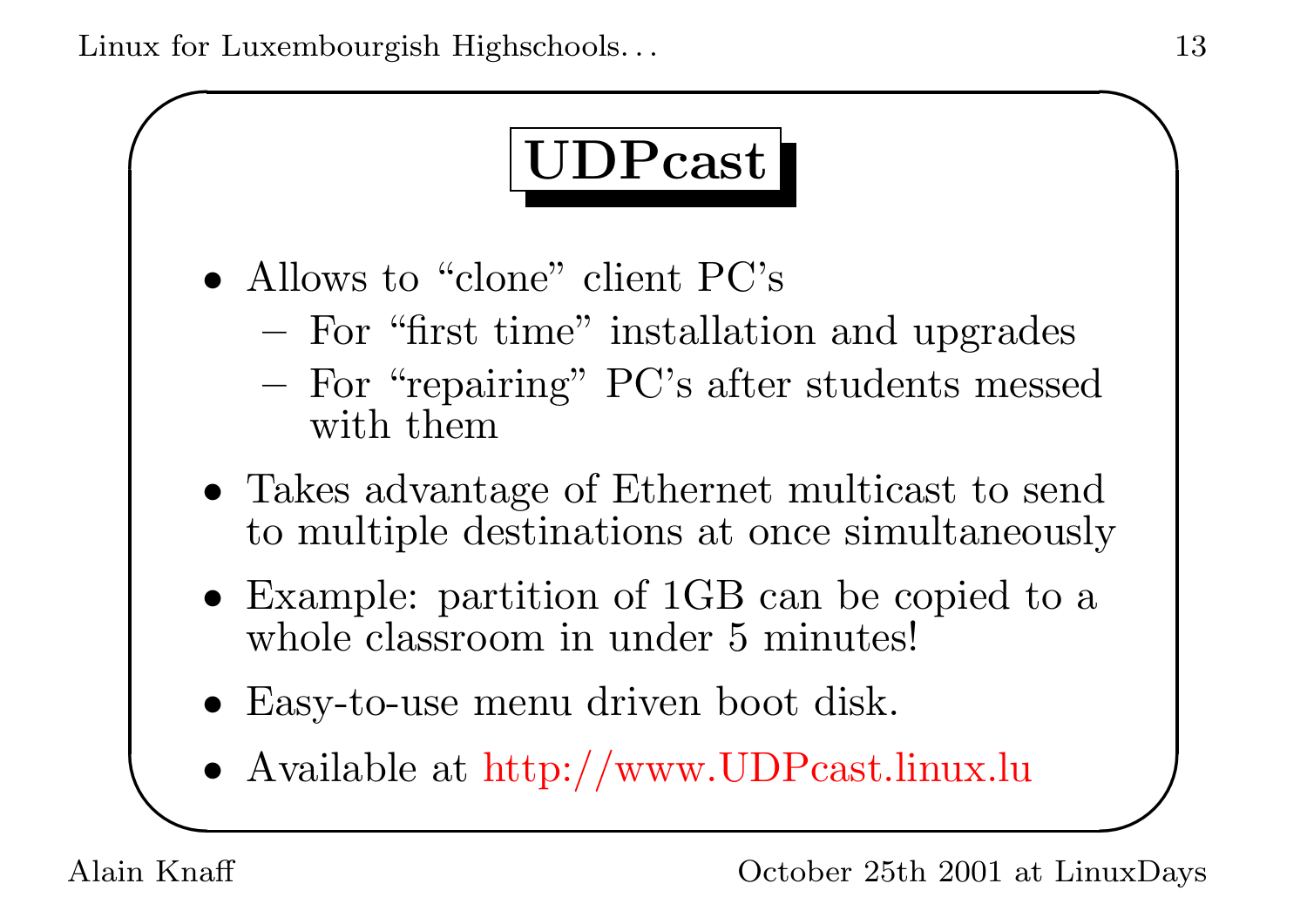![](_page_14_Figure_1.jpeg)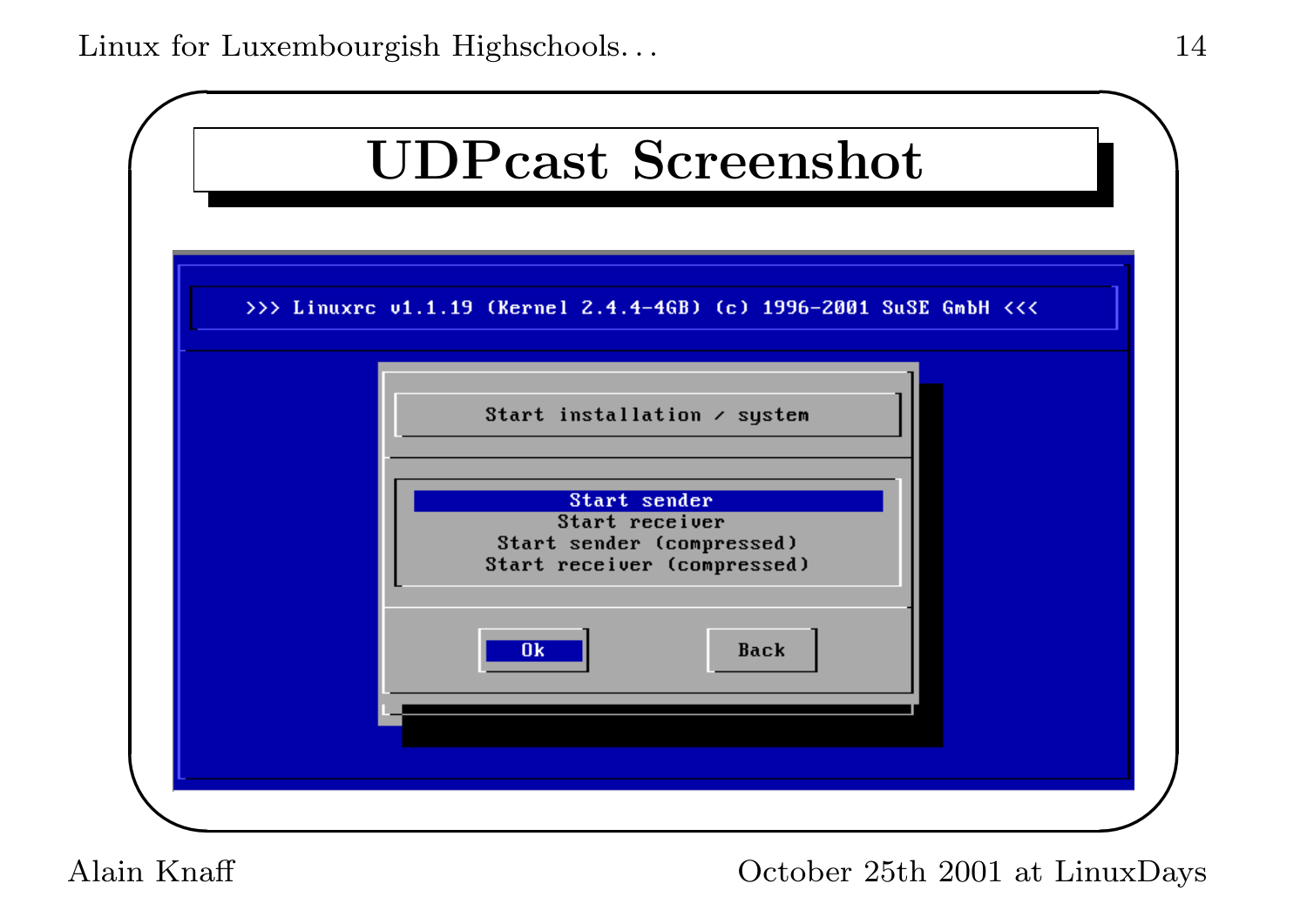![](_page_15_Figure_1.jpeg)